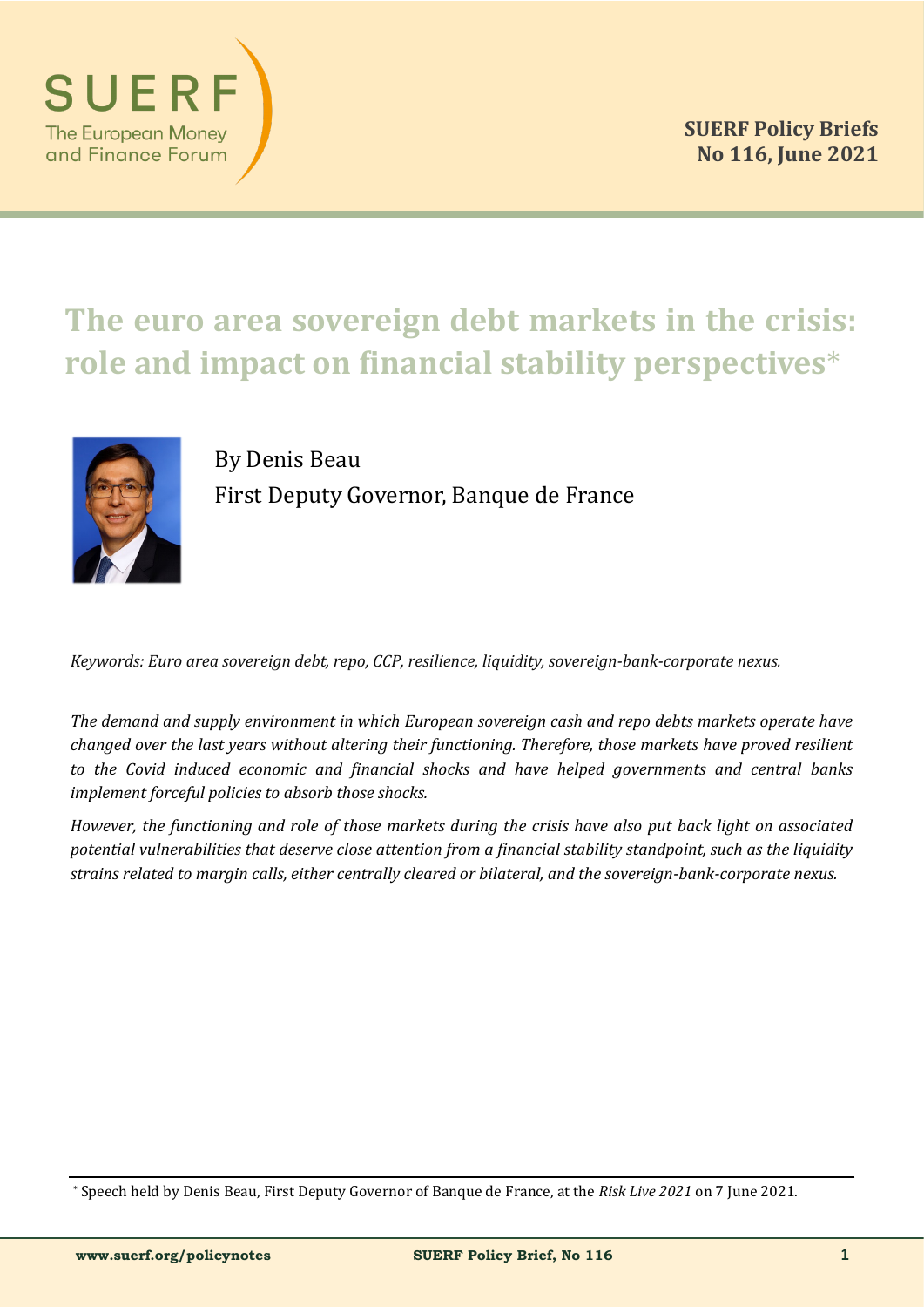The demand and supply environment in which European sovereign debt markets operate has changed over the last years and is still changing:

- i) Firstly, liquidity in the financial system has increased, both in terms of excess reserves held by commercial banks and deposits held by the non-financial sector, notably corporates, whose considerable increase in gross debt has so far largely been offset by a similar rise of liquid assets on aggregate;
- ii) Secondly, central banks have strengthened their presence in the secondary sovereign debt market. This is a common and global feature. The Eurosystem for instance, has reinforced its accommodative policy stance notably by stepping up its asset purchases of public sector securities under the pandemic emergency purchase programme (PEPP) while continuing those under the asset purchase programme (APP). This implies that a large proportion of the stock of some governments' debt -for the major currencies- is currently held by central banks;
- iii) A third obvious factor lies in the significant increase in sovereign debt issuances since last year, as European countries implemented substantial fiscal measures to cushion the economic impact of the Covid crisis and foster a subsequent recovery. All in all, euro area governments issued close to EUR 1 trillion in net debt in 2020. It is also worth noting that common debt issued under the SURE programme (Support to mitigate Unemployment Risks in an Emergency) and even more so the Recovery Fund will make the European Union one of the largest debt issuers in Europe relative to national sovereign debt issuers over the coming years.

These changes do not seem to have altered the good functioning of the euro zone sovereign market. On the contrary faced with the economic and financial shocks triggered by the corona virus pandemic, they have fared well and proved resilient. They have consequently strongly helped, with the banking system, governments and the Eurosystem to implement forceful policies that have proved effective to help the private sector to absorb those shocks. In my initial remarks today I would like to highlight some dimensions of this resilience, looking in turns to bond and the repo market but also highlight a few vulnerabilities and point of attention from a financial stability standpoint that the role and functioning of Eurozone sovereign markets during the crisis has also revealed.

## **1. The resilience of European sovereign markets**

**a)** Regarding the sovereign cash market, its resilience during the crisis is first illustrated by financing conditions, which have remained favorable since March 2020. In 2020, yields on euro area country sovereign bonds continued to decline, to record lows including for the euro area's most highly indebted countries, despite the strong increase in debt issuances; and the dispersion of yield spreads between countries also narrowed. A number of factors have contributed to this outcome, including flight to safety flows, the presence of the Eurosystem on the secondary market, the hunt for yield by investors, and the success of the first European common debt issues.

Liquidity indicators also displayed good resilience. For instance, the depth of the secondary market for French government negotiable securities, measured by the average volume of daily transactions (excluding Eurosystem purchases), has remained at a historically high level, albeit at an increased transaction cost, more pronounced for non-core sovereign debt markets, but at levels far below those of previous crises.

The ownership structure of European debt securities has also contributed to and reflects this resilience. According to data from the ECB1, non-residents of the euro area were holding a significant and stable 44% of euro

<sup>1</sup> https://www.ecb.europa.eu/pub/economic-[bulletin/articles/2021/html/ecb.ebart202103\\_02~6612ab7923.en.html](https://www.ecb.europa.eu/pub/economic-bulletin/articles/2021/html/ecb.ebart202103_02~6612ab7923.en.html)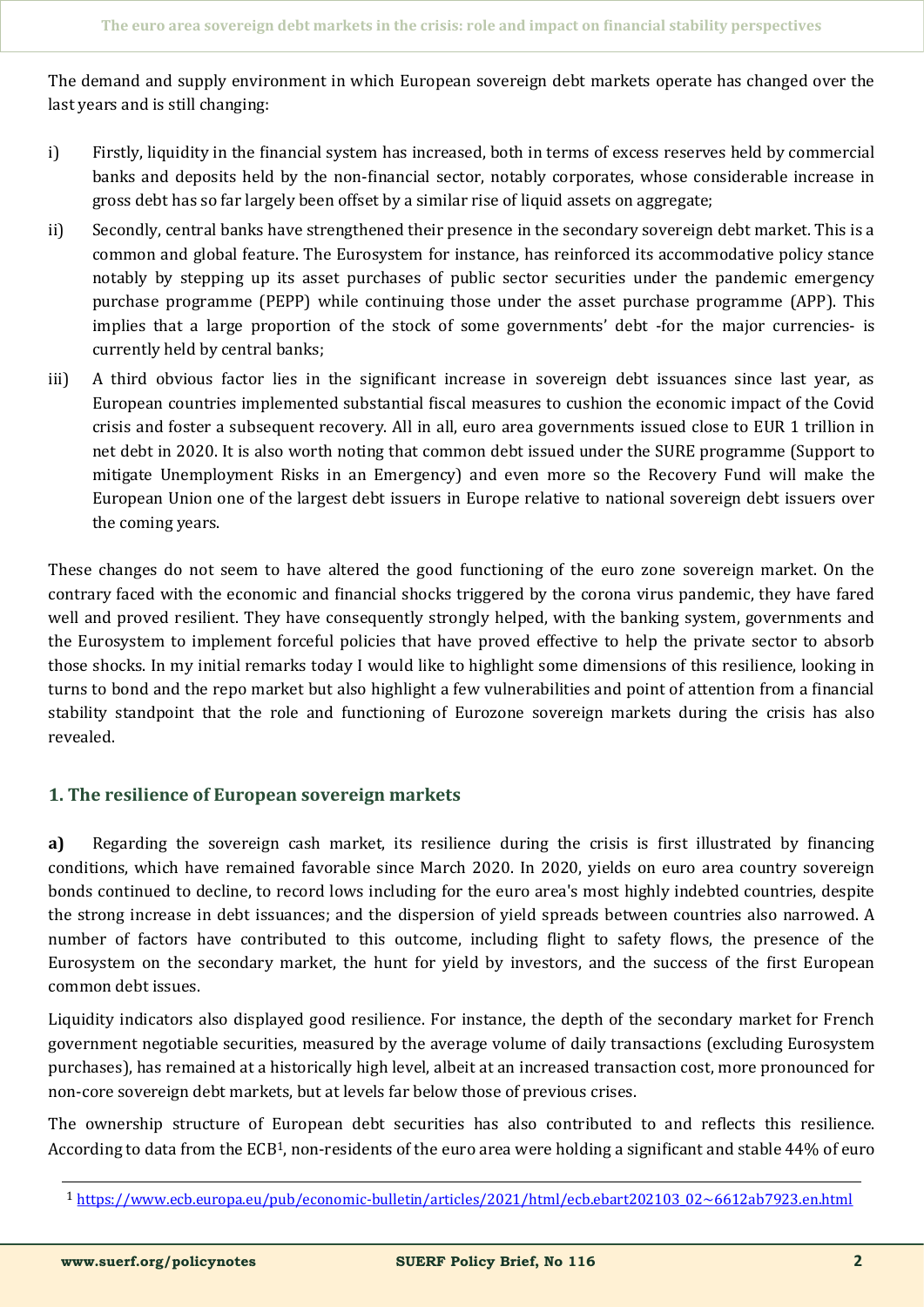area government debt at the end of 2020, willing to invest in EUR, via highly liquid securities. Among residents, long term investors are prominent investors: the central banks were accounting for 21% of total outstanding debt, for the euro area, investment funds, insurance corporations and pension funds were holding about 11%, while other monetary financial institutions or banks for 19%.

**b)** Let me now turn to the repo market and its resiliency during the Covid crisis.

Under normal market conditions, the repo market is very liquid since large banks dedicate specific balance sheet capacity for this activity. The euro area repo market has also been largely unscathed by the pandemic, remaining a fully functional market even at the peak of the crisis. According to data from the International Capital Market Association (ICMA), the total value of the outstanding repo contracts has barely changed from December 2019 to December 2020 at EUR 8,300 billion (including both repo and reverse repo transactions). This is an all-time high with a repo market size up by more than 40% in 10 years.

However, the euro area repo market can be affected by collateral scarcity and seasonality, especially at the end of the year, considering also the important share of Hold-to-maturity investors. In this regard, Eurosystem has made available government bond holdings for securities lending since April 2015. The Eurosystem securities lending programme has been successfull in helping to normalize market rates and in acting as a backstop facility for market participants. For instance, in April 2021, EUR 71.5 billion of public sector bonds were lent out on average with a breakdown of EUR 59.5 billion against securities and EUR 12.0 billion against cash collateral.

Another key feature, which has helped to support the liquidity of the euro area repo market, is the dominant share, two-third, of repo market trading cleared via central clearing counterparties (CCP), despite the absence of any mandatory clearing on these instruments. Consequently, CCPs registered record volumes, in March 2020, in some case for more than 15 trillions of euros, reflecting both cash raising transactions but also special collateral borrowing transactions (notably for French and German securities), leading for the former to temporary wider rates and for the latter to tighter repo rates. Of note also, despite increase in margins demands (associated with higher volumes), breaches and fails have also remained very low.

The structure of repo clearing in Europe, significantly changed since the migration in 2018-2019 of all eurodenominated sovereign debt transactions from CCP LCH Ltd to the Paris-based LCH SA. With this migration, around 700 billion euros have been transferred to LCH SA and hence to an EU-based CCP.

Today, the European repo clearing sector is largely conducted in two European CCPs, LCH SA which has a dominant market share and Eurex Clearing.

From a financial stability perspective, this relocation of euro-denominated repos within the euro zone is welcome, in particular given the key role of these instruments, essential for government funding. It ensures that this activity is subject to the stringent requirements set by EMIR, under the close and integrated supervision of national and European authorities through EMIR Colleges, and shields this important funding market from any potential regulatory divergence or supervisory conflicting interest between UK and EU competent authorities. This successful migration of repo activity could serve as a reference to shape future evolutions on other clearing segments that are systemic to EU's financial stability.

In addition to clearing, the extended use of electronic platforms also contributes to the resilience of the European repo market. As mentioned in the last ICMA survey, the segment of the electronic repo trading (via bilateral trading) in particular has benefited from the turmoil observed during H1 2020 because of the dash for cash situation. Nonetheless, support that voice-brokers can punctually bring to clients has been also an important factor during these difficult times.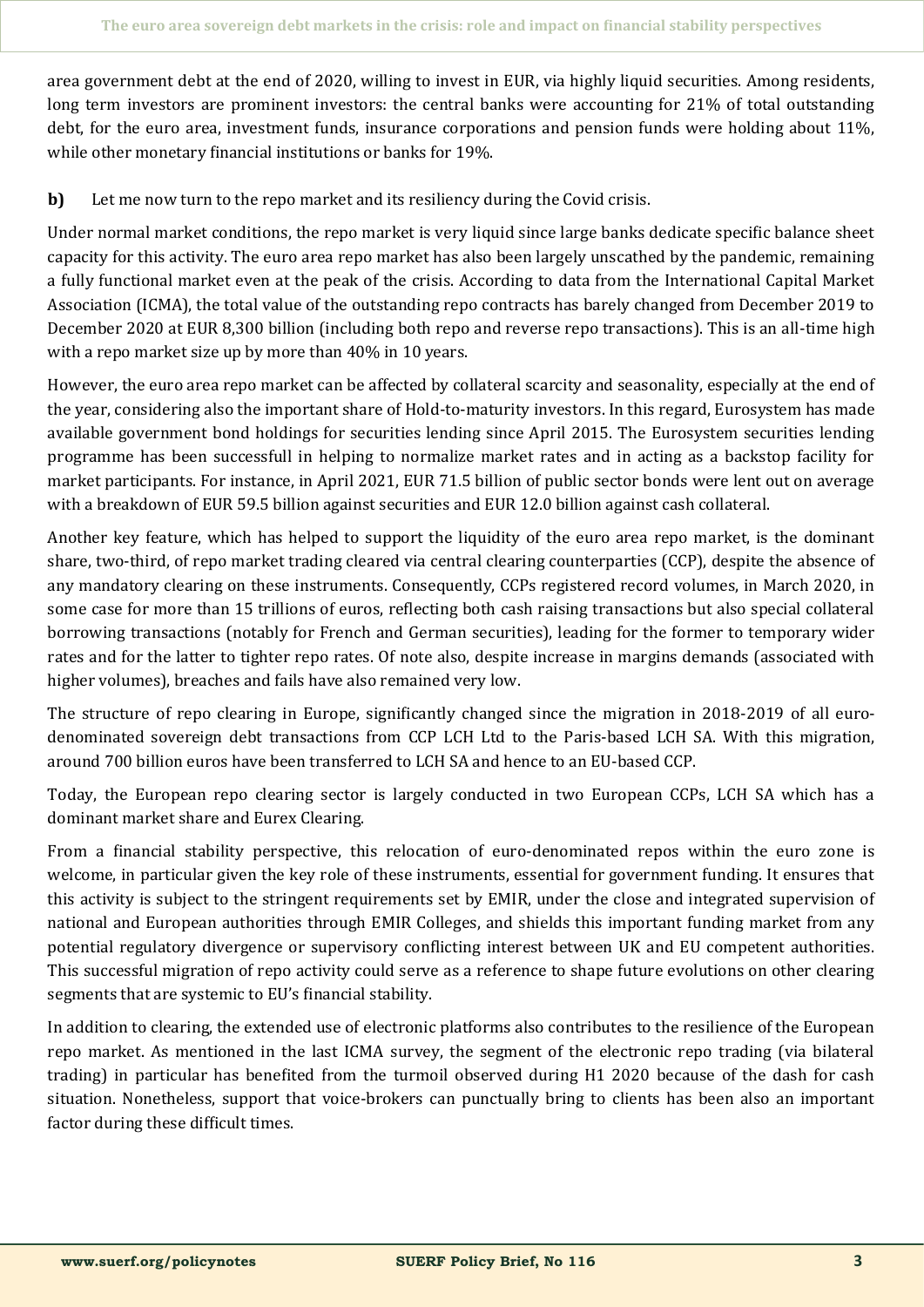## **2. Some points of attention going forward**

The resilience of the sovereign debt markets during the crisis and their contribution to the absorption of the economic and financial shocks we had to face, should not hide however a few attention point that their development has contributed to intensify or bring back to the forefront, from a financial stability perspective. I would like to highlight two of them, margin calls and the sovereign-bank-corporate nexus.

## **a)** European sovereign debt is of course used as collateral to obtain liquidity on the repo market.

Episodes of volatility in times of crisis, like during the March 2020 market turmoil, or idiosyncratic events, such as the Gamestop or Archegos ones, can result in significantly increased cash needs, in particular stemming from margin calls across centrally cleared and non-centrally cleared markets. The resilience of the repo market, meaning its liquidity and depth, is thus critical in responding to those margin calls, including for the non-bank financial sector.

Nevertheless, the ability to meet initial margins and variation margins can pose severe liquidity constraints for market participants, especially in non-banks financial institutions, and may thus exacerbate liquidity stress in the system. The proper calibration of haircuts is therefore essential so that in times of crisis they do not behave procyclically and do not have to be increased abruptly.

Several international working groups are currently exploring the issues related to margin requirements, in particular in the context of the market turmoil observed in the early stages of the Covid crisis.

More recently, the default of Archegos on its margin calls, at the end of March 2021, also highlighted the significant risks to which certain banks were exposed through their services to non-bank financial entities, through their prime brokerage activity. Both adequate dimensioning of margins, and requirements of high quality collateral prove critical. At the level of the European Union, the last step of the compulsory use of the initial margins will come into force in 2022 in application of the EMIR regulation, and should help contain such developments. And the ESRB issued in June 2020 recommendations to address liquidity risks arising from margin calls.

Nevertheless, we should remain alert and critical in terms of supervisory actions and regulatory requirements to ensure that best practices are enforced.

## **b)** The second issue is the sovereign-bank-corporate nexus.

European banks' ownership of sovereign debt has increased in the course of the year 2020. These developments, coupled with the massive public support targeting NFCs at the apex of the pandemic, and possibly the room for carry-trade offered by the current design of liquidity provided by the Eurosystem through TLTROs, have raised some concerns about the sovereign-bank-corporate nexus. It is clear that in the future this nexus could give rise to vulnerabilities from a financial stability standpoint and we should remain vigilant about the negative feedback loop that it may facilitate. However these concerns should not be overstated. Let me observe first that in the Eurozone, these linkages between banks, sovereigns and corporates have been crucial for absorbing the economic and financial shocks created by the pandemic.

Second, the growth in the intensity of these interlinkages must be put into perspective. For instance, relative to their total assets, French banks' exposure to their domestic sovereign have only increased modestly and has remained well below their historical peak.

And third, if the so-called bank sovereign "doom loop" was a significant threat for the Eurozone after the Great Financial Crisis, we must reckon that this time is different, and that this threat has been weakened. Indeed, the pandemic crisis does not originate from banks, and banks are materially more resilient compared to what they